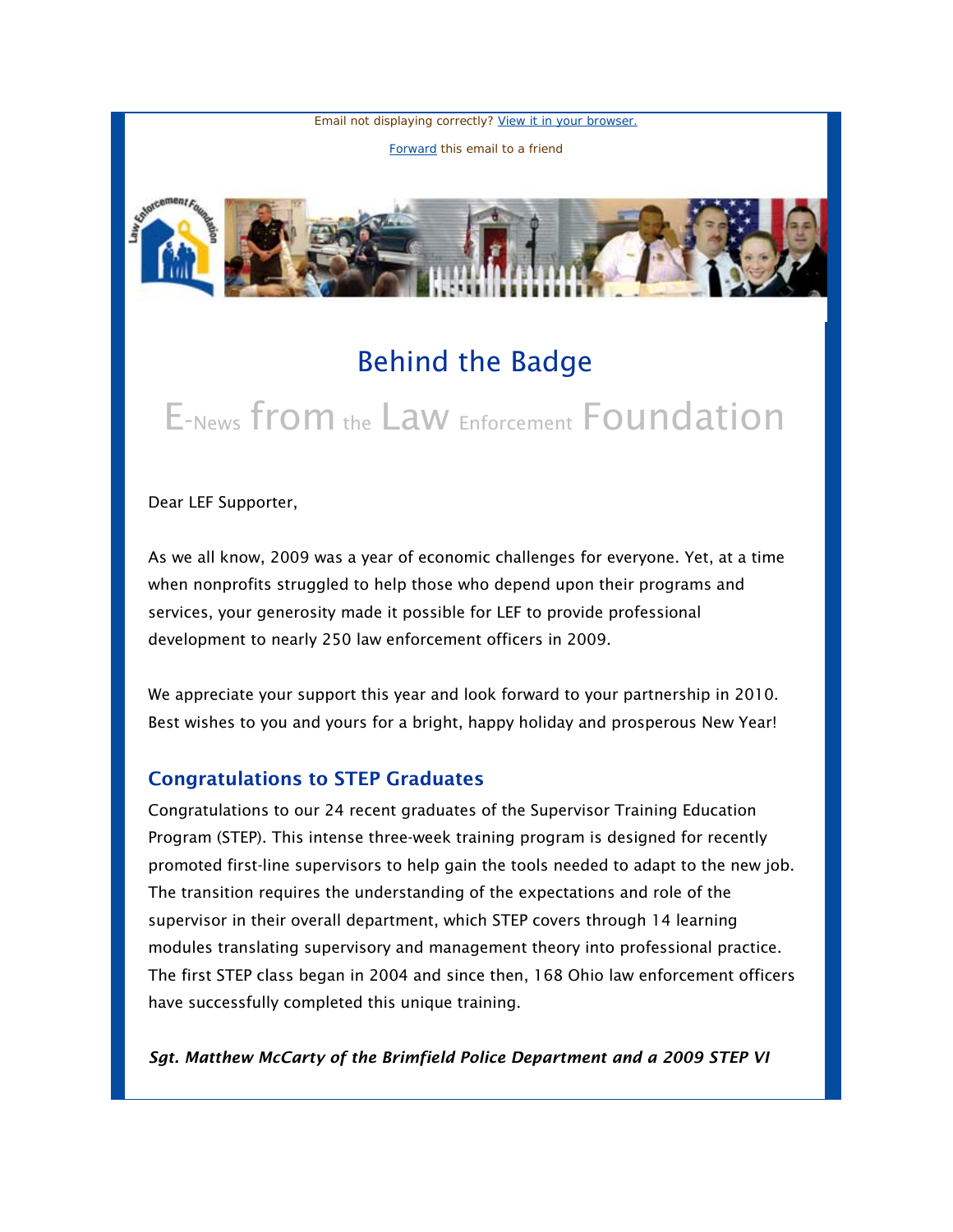*graduate states, "The STEP program is a valuable tool to newly promoted supervisors. All material provided to attendees will greatly impact the successful performance of their career path."*

We wish these 24 outstanding first-line supervisors well in their endeavors of serving their departments and Ohio communities.

### Thanks to Our Recent Donors

We are fortunate to have donors remembering us during this holiday season. We'd like to thank our most recent donors for their generosity:

- Akrochem Corporation, \$300
- American Electric Power (AEP), \$2,500
- Cincinnati Financial Corporation, \$2,500
- Ferro Corporation Foundation, \$1,000
- The Midland Company Foundation, \$500
- Sequoia Financial Group, LLC, \$250
- Stark County Prosecutor's Office, \$100

#### Safety Tip of the Month

As the shopping days dwindle, we encourage you to take extra precaution as you search for the perfect gift for friends and family.

- 1. If possible, try not to carry a purse or wallet and keep all cash and credit cards in your front pockets. Be extra careful if you do carry a purse or wallet, as they are prime targets for criminals in busy shopping malls.
- 2. Despite feeling rushed and thinking about your many holiday errands, try to stay alert to your surroundings within the crowded stores and outside in the parking lot.
- 3. Lastly, use the buddy system! Share your shopping experience with a friend or family member – you'll not only be safer, you'll be spending quality time